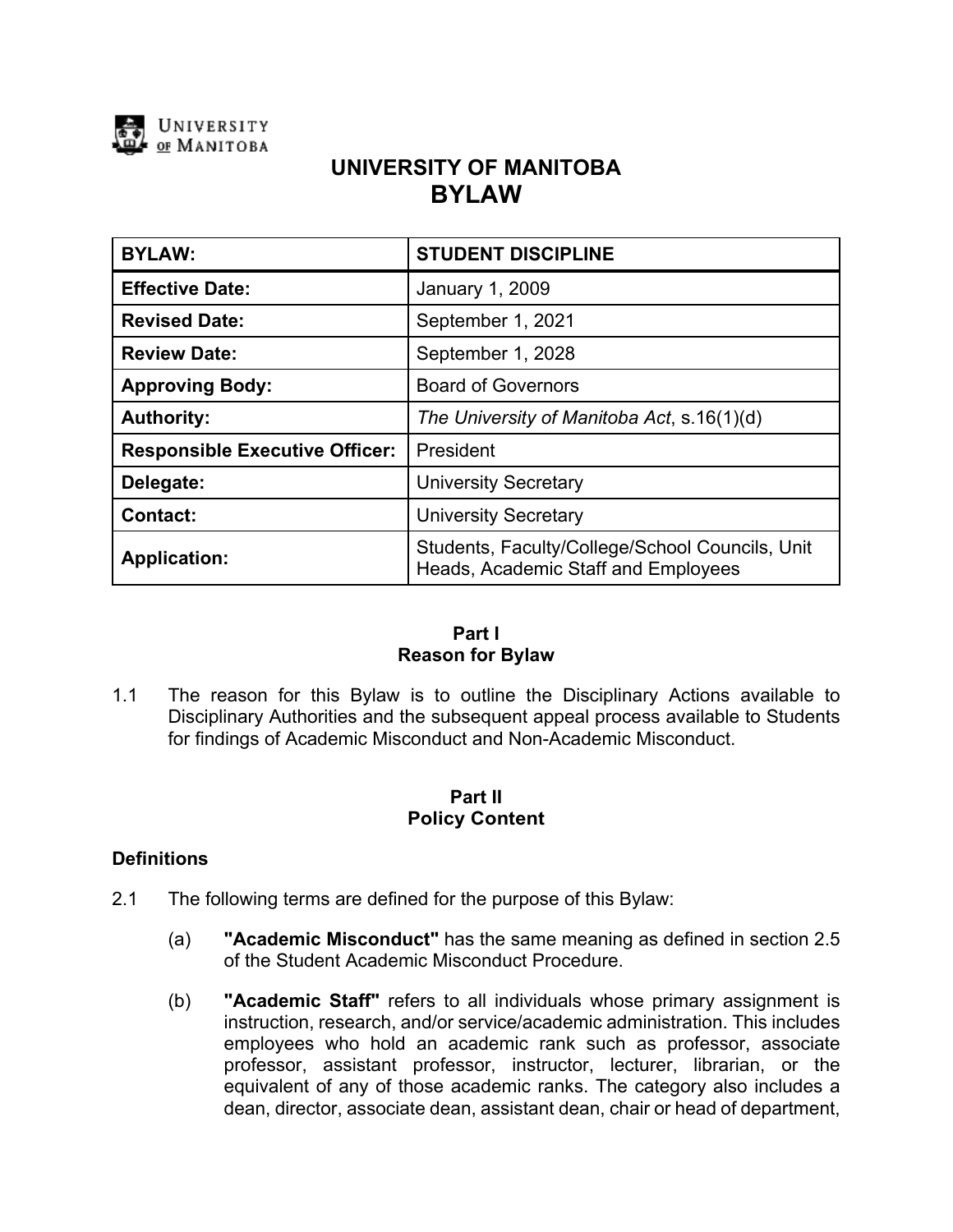visiting scholars, senior scholars, and those holding unpaid academic appointments, insofar as they perform instructional, research, and/or service/academic administrative duties.

- (c) **"Appeal Procedure"** means the Student Discipline Appeal Procedure.
- (d) **"Bylaw"** means the Student Discipline Bylaw.
- (e) **"College"** means a Professional College as defined under the Definitions of Academic Units Policy.
- (f) **"Disciplinary Action"** means the specific disciplinary actions available for each Disciplinary Authority under Table 3: Disciplinary Actions and Disciplinary Authorities.
- (g) **"Disciplinary Authority"** means the discipline authority designated to determine a matter of student discipline under:
	- (i) Table 1: Jurisdiction of Disciplinary Authorities for Academic Misconduct; or
	- (ii) Table 2: Jurisdiction of Disciplinary Authorities for Non-Academic Misconduct.
- (h) **"Expulsion"** has the same meaning as defined under section 2.16 of this Bylaw.
- (i) **"Faculty"** means a Faculty as defined under the Definitions of Academic Units Policy.
- (j) **"Non-Academic Misconduct"** has the same meaning as defined in section 2.5 of the Student Non-Academic Misconduct and Concerning Behaviour Procedure.
- (k) **"Reprimand"** has the same meaning as defined under section 2.6 of this Bylaw.
- (l) **"School"** means a "School of the University" or a "School of a Faculty", as those terms are defined under the Definitions of Academic Units Policy.
- (m) **"Student"** means any of the following individuals:
	- (i) **Admitted –** an individual who has accepted an offer of admission to the University;
	- (ii) **Current –** an individual who is either registered in course(s) or in a program of studies at the University or is eligible to continue in their studies at the University either because the individual meets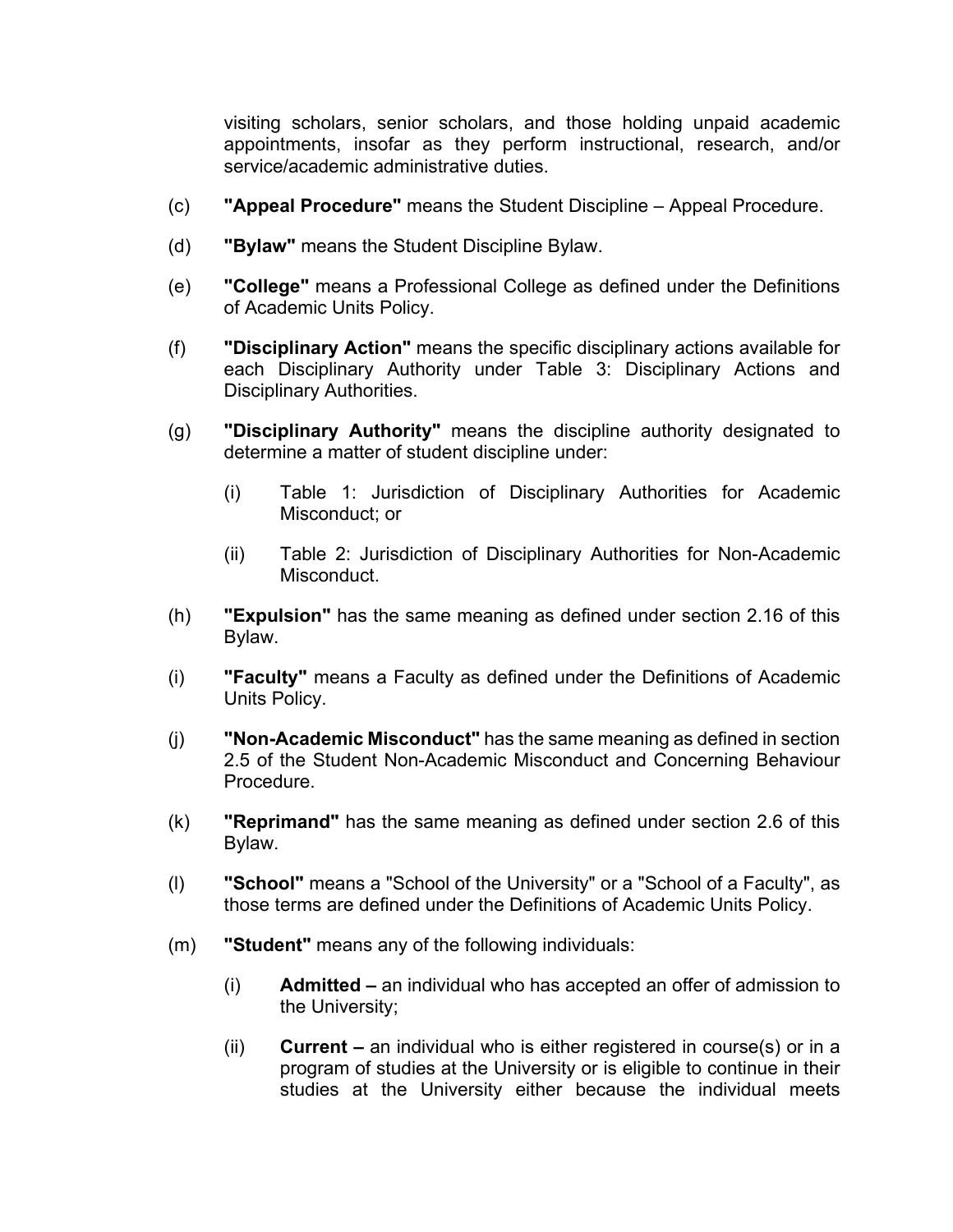minimum academic performance requirements or will be eligible to continue after discharging a financial hold or serving Suspension due to academic or discipline;

- (iii) **Former –** an individual who has graduated from the University or who has withdrawn (either voluntarily or was required to withdraw).
- (n) **"Suspension"** has the same meaning as defined in section 2.8 of this Bylaw.
- (o) **"Table 1"** refers to Table 1: Jurisdiction of Disciplinary Authorities for Academic Misconduct, which follows the Bylaw.
- (p) **"Table 2"** refers to Table 2: Jurisdiction of Disciplinary Authorities for Non-Academic Misconduct, which follows the Bylaw.
- (q) **"Table 3"** refers to Table 3: Disciplinary Actions and Disciplinary Authorities, which follows the Bylaw.
- **(r) "Unit"** means a Faculty, School, College, institute, centre, academic support unit (for example, libraries) or administrative unit whose Unit Head reports to the President or a Vice-President, Associate Vice-President or Vice-Provost. An academic department within a Faculty/College/School is not a Unit as the term is used within this Bylaw.
- (s) **"Unit Head"** refers to the individual with direct supervisory authority over a Unit, including Deans, Directors, the University Librarian, the President, Vice-Presidents, Associate Vice-Presidents and Vice-Provosts with respect to their Units.
- (t) **"University"** means The University of Manitoba.
- (u) **"University Community"** means all Board of Governors members, Senate members, Faculty/College/School Councils, employees, anyone holding an appointment with the University, Students, volunteers, external parties, contractors and suppliers.
- (v) **"UDC"** means the University Discipline Committee composed under section 2.53 of the Appeal Procedure.

### **Disciplinary Actions**

- 2.2 Students will be subject to Disciplinary Action under this Bylaw for acts of Academic Misconduct and for acts of Non-Academic Misconduct.
- 2.3 The Disciplinary Actions available to a Disciplinary Authority are set out in Table 3.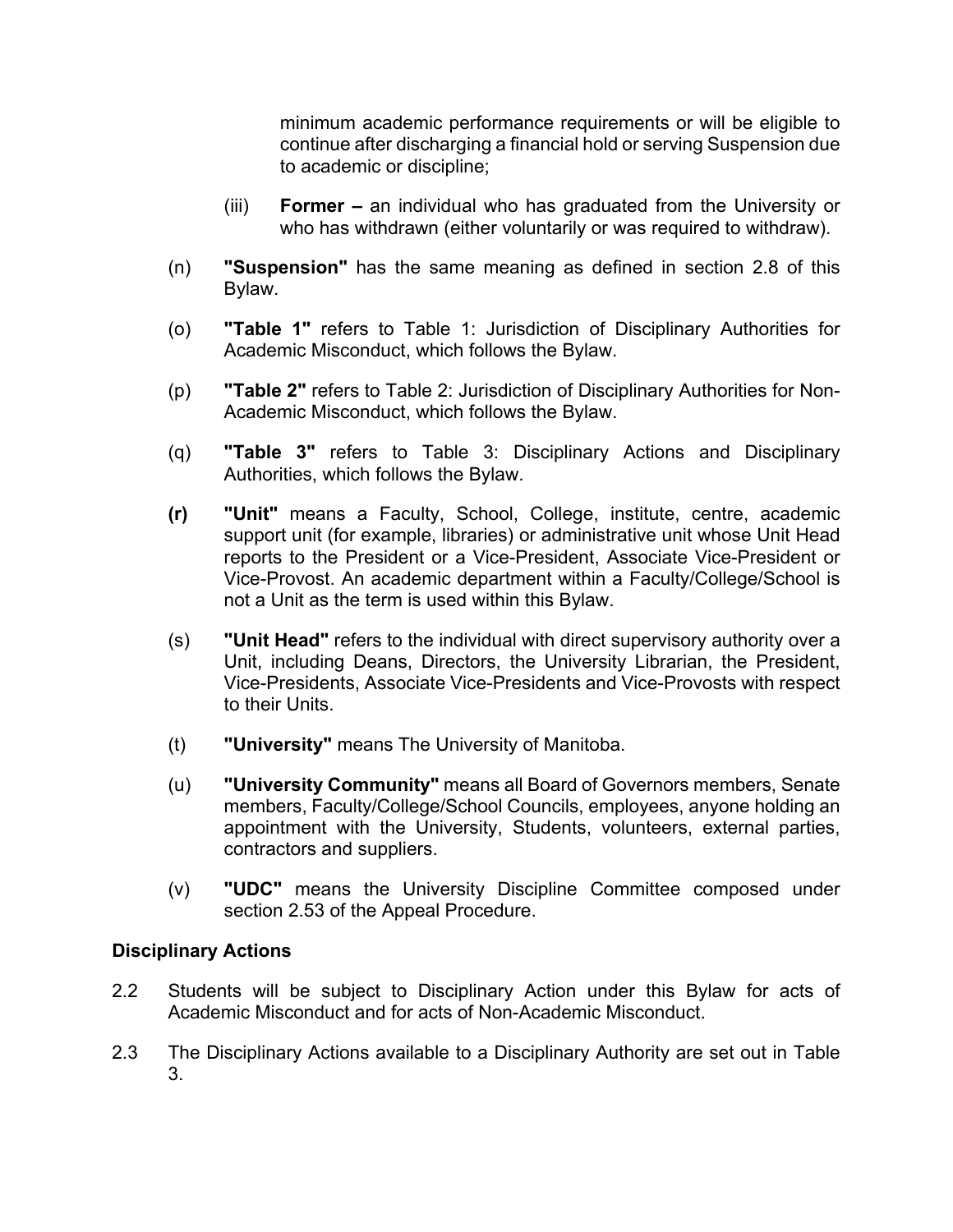2.4 Once a Disciplinary Action has been implemented, no further Disciplinary Action may be imposed for the same matter except as a result of an appeal by the Student.

## **Student Academic History/Transcript with regard to Disciplinary Actions**

- 2.5 Disciplinary Actions implemented shall not ordinarily be recorded on the Student's academic history / transcript except in the following:
	- (a) if the Student receives Suspension or Expulsion under sections 16, 17, 20 or 26 of Table 3; or
	- (b) a Reprimand has been ordered recorded on a Student's academic history / transcript under section 2 of Table 3.

## **Reprimand**

- 2.6 **"Reprimand"** means an action intended to convey stern disapproval to a Student by means of recording their Academic Misconduct or Non-Academic Misconduct on their Student's academic history / transcript for a period of up to five (5) years.
- 2.7 Where a Reprimand has been ordered to be recorded on the Student's academic history / transcript (see section 2 of Table 3), the Reprimand shall be removed:
	- (a) Following the elapse of the specified period of time, upon the written request of the Student to the Registrar; or
	- (b) Earlier, upon a written order from the Disciplinary Authority that implemented the Disciplinary Action.

# **Suspensions**

- 2.8 **"Suspension"** means any withdrawal of one or more rights or privileges for a definite or indefinite period of time.
- 2.9 A Student may receive Suspension from the following:
	- (a) a particular course or courses;
	- (b) a department;
	- (c) a Faculty/College/School;
	- (d) the University; or
	- (e) a Residence.
- 2.10 Students who have been suspended for a definite period of time shall, upon the lifting of the Suspension, have the rights or privileges that were suspended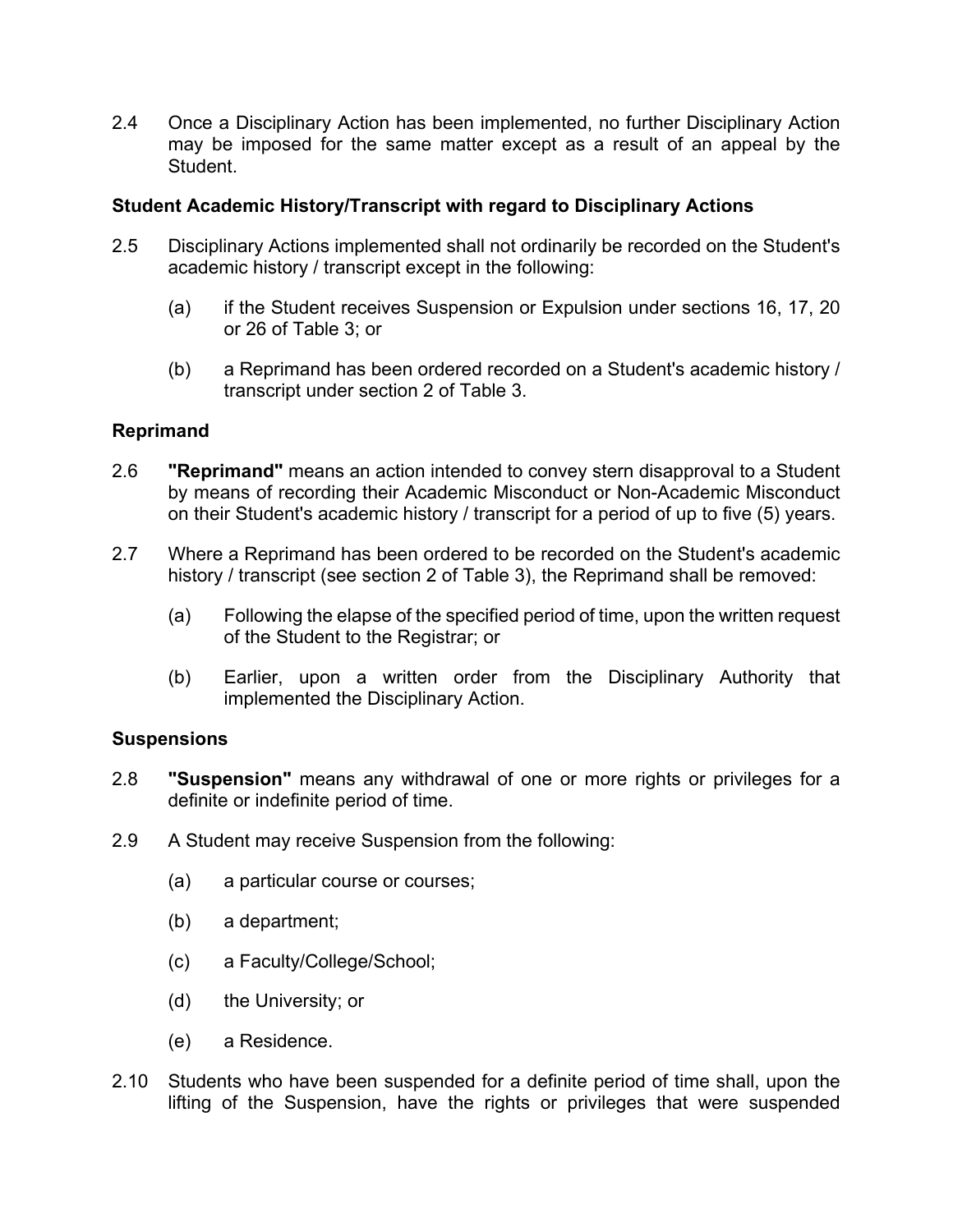automatically reinstated, subject to any conditions attached to the Disciplinary Action proscribing future conduct.

- 2.11 Suspension for an indefinite period of time shall be dealt with as follows:
	- (a) In the case of Suspension for an indefinite time by the Executive Director of Enrolment Services, the Suspension may be lifted by the Executive Director of Enrolment Services upon consideration at the written request of the Student, after consultation with the Unit Head(s) of the Unit(s) concerned.
	- (b) In the case of Suspension for an indefinite period of time by a Disciplinary Authority other than the Executive Director of Enrolment Services, the Student may apply to the Disciplinary Authority that imposed the final penalty for a lifting of the Suspension. If the Suspension is lifted, the Student will have the rights or privileges that were suspended automatically reinstated, subject to any conditions attached to the Disciplinary Action proscribing future conduct.
- 2.12 Where a Student has received a Suspension pursuant to sections 2.9(c) or 2.9(d) of this Bylaw, any academic credits earned by the Student at the University or at any academic institution during the period of Suspension shall not be counted as credit toward any degree or program offered by the University, unless at the time of the imposition of the Suspension, the Disciplinary Authority stipulates otherwise.
- 2.13 Where the Student has received Suspension from a Faculty/College/School of the University, any other Faculty/College/School may refuse to register the Student for any course or courses or refuse to accept the Student into their programs, provided that prior to such refusal, the other Faculty/College/School has:
	- (a) obtained and considered a written report from the Disciplinary Authority that implemented the Suspension, outlining the circumstances surrounding the Disciplinary Action;
	- (b) provided the Student a copy of the report; and
	- (c) given the Student an opportunity to respond to the report.
- 2.14 A Suspension will appear on the Student's academic history / transcript until such time as the Suspension period has elapsed, when it shall be removed upon the written request of the Student to the Registrar.
- 2.15 In the case of Suspension for supplying false or misleading information in connection with an application for admission (see sections 23 and 24 of Table 3), any notation on the Student's academic history / transcript may only be removed:
	- (a) For undergraduate students, by the Registrar upon the written order of the Disciplinary Authority that implemented the Disciplinary Action.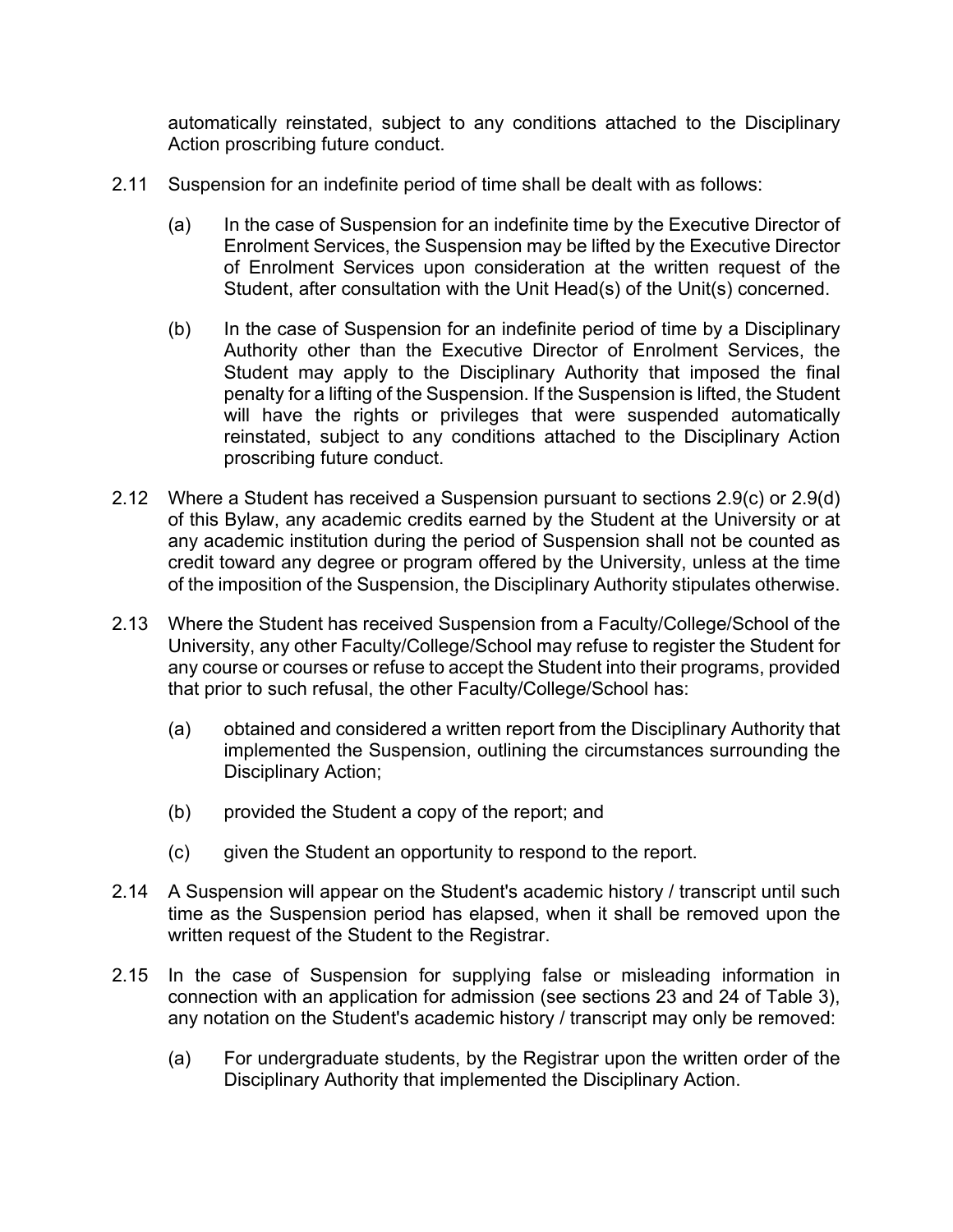(b) For graduate students, by the Registrar in consultation with the Dean, Faculty of Graduate Studies, upon the written order of the Disciplinary Authority that implemented the Disciplinary Action.

# **Expulsions**

- 2.16 **"Expulsion"** means a withdrawal of all rights or privileges available to Students for either a definite or indefinite period of time.
- 2.17 A Student may receive Expulsion from the following:
	- (a) a Faculty/College/School;
	- (b) the University; or
	- (c) a Residence.
- 2.18 In the case of an Expulsion for a definite period of time, upon expiration of such time, in order to be readmitted, the Student must reapply for admission through normal channels to the appropriate authority having jurisdiction over admission.
- 2.19 In the case of an Expulsion for an indefinite period of time the Student may apply to the Disciplinary Authority that imposed the final penalty for a lifting of the Expulsion. If the Expulsion is lifted, the Student, in order to be readmitted, must reapply for admission through normal channels to the authority having jurisdiction over admission.
- 2.20 Where a Student has received an Expulsion pursuant to sections 2.17 (a) or 2.17 (b) of this Bylaw, any academic credits earned by the Student at the University or at any academic institution during the period of Expulsion shall not be counted as credit toward any degree or program offered by the University, unless at the time of the imposition of the Expulsion, the Disciplinary Authority stipulates otherwise.
- 2.21 Where the Student has received Expulsion from a Faculty/College/School of the University, any other Faculty/College/School may refuse to register the Student for any course or courses or refuse to accept the Student into their programs, provided that prior to such refusal, the other Faculty/College/School has:
	- (a) obtained and considered a written report from the Disciplinary Authority that implemented the Expulsion, outlining the circumstances surrounding the Disciplinary Action;
	- (b) provided the Student a copy of the report; and
	- (c) given the Student an opportunity to respond to the report.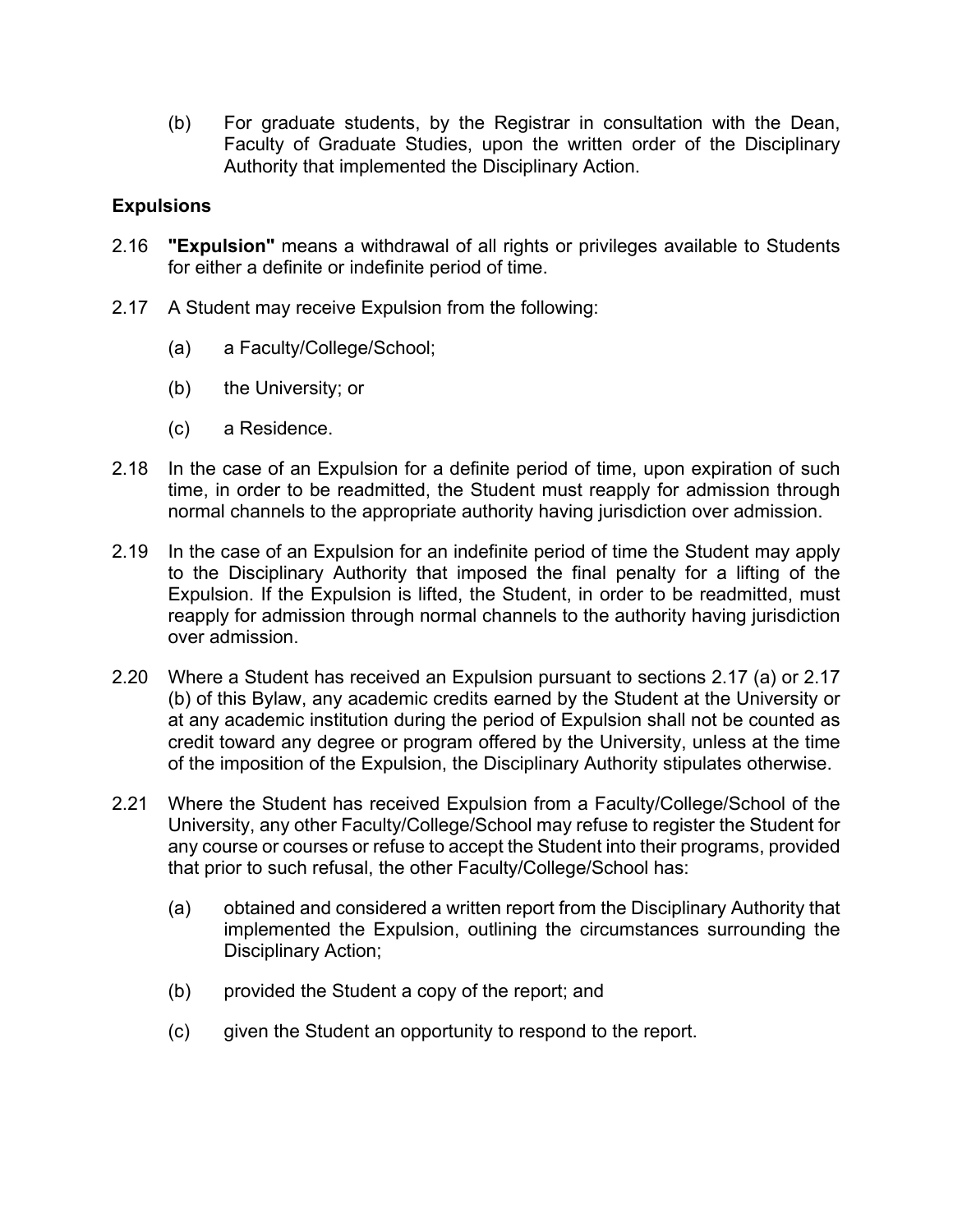2.22 An Expulsion shall appear on the Student's academic history / transcript and may only be removed by the Registrar upon the written order of the Disciplinary Authority that implemented the Disciplinary Action.

## **Appeals**

- 2.23 Students have a right to appeal decisions made by a Disciplinary Authority, excluding the following decisions which are final:
	- (a) Any decision of the UDC;
	- (b) The discretionary decision of a Disciplinary Authority to lift a suspension or an expulsion under section 2.11 or section 2.19 of this Bylaw;
	- (c) The decision of a Faculty/College/School to refuse a Student under section 2.21;
	- (d) Any finding of fact under the Respectful Work and Learning Environment Policy or the Sexual Violence Policy.
- 2.24 Appeals shall be conducted in accordance with the Appeal Procedure.
- 2.25 Subject to section 2.26 of this Bylaw, no Disciplinary Action shall be implemented and Students shall be permitted to continue in their courses or program until the time for appeal has elapsed or until the Student has waived in writing the right to appeal, whichever occurs first. The Disciplinary Authority must ensure that the Student's work continues to be graded normally and is unaffected until the appeal period has lapsed or the appeal process is complete.
- 2.26 Section 2.25 of this Bylaw does not apply in the following circumstances:
	- (a) Where the Disciplinary Action would be entered on the academic history / transcript of the Student, the Registrar shall be notified by the Disciplinary Authority implementing such Disciplinary Action, and shall not issue any academic transcripts until the appeal period has elapsed or the appeal process is complete;
	- (b) Where the Disciplinary Action relating to academic dishonesty or academic fraud may result in a change to the Student's transcript, the Registrar shall be notified by the Disciplinary Authority implementing such Disciplinary Action, and shall not issue any transcripts until the appeal period has elapsed or the appeal process is complete;
	- (c) Where changes in the Student's courses and/or program are directly related to the matter under disciplinary consideration, such changes shall not be permitted;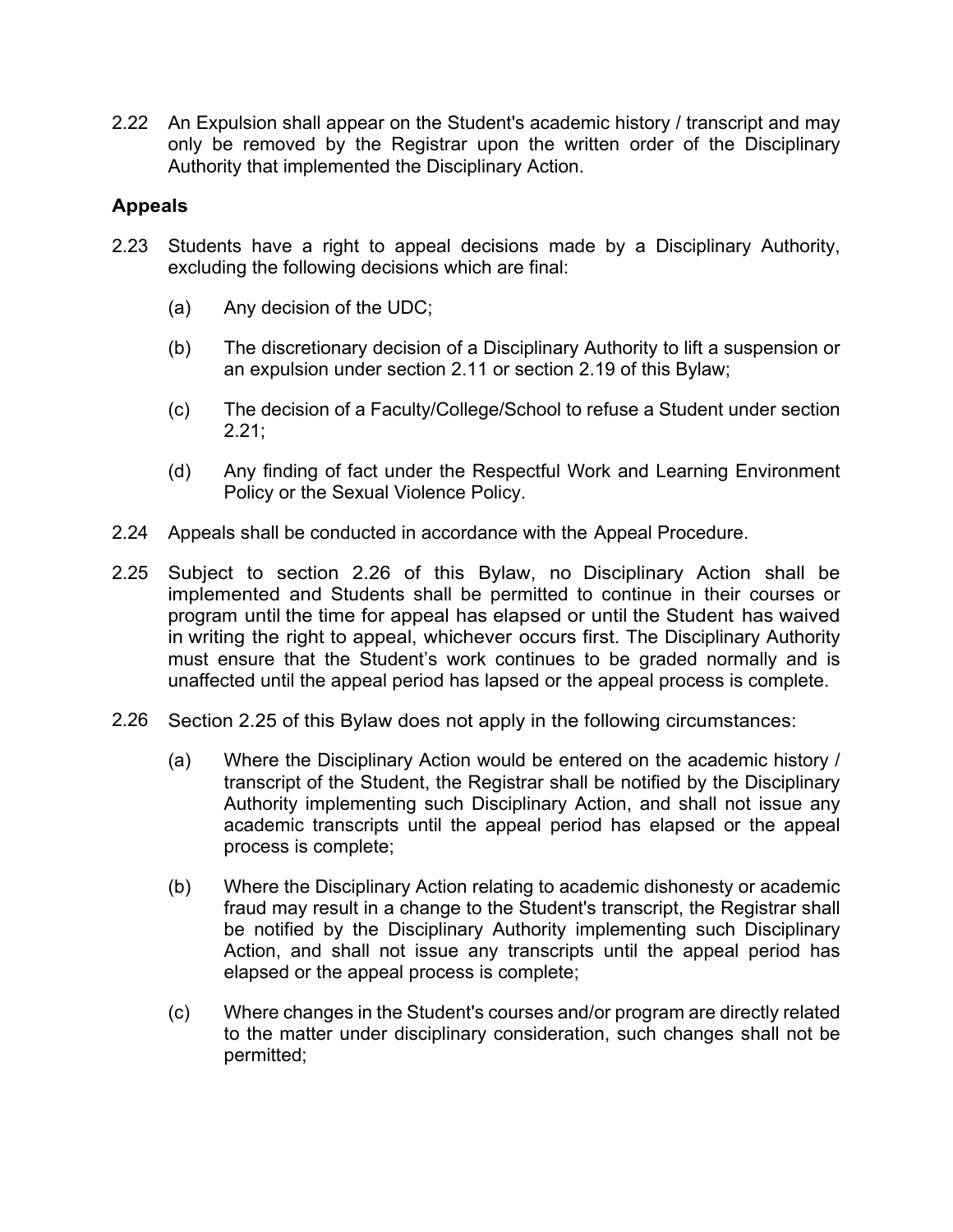(d) Where if the Disciplinary Action were not implemented, the safety of members of the University Community would be compromised.

# **Confidentiality**

2.27 All matters relating to student discipline or appeal must be kept confidential in accordance with applicable University policies and procedures, and *The Freedom of Information and Protection of Privacy Act* and *The Personal Health Information Act*.

# **Annual Reports**

- 2.28 The Annual Report of the UDC will contain all the disciplinary matters that have occurred on campus from September 1 to the following August 31 of each Calendar year.
- 2.29 Academic Staff and department heads who have dealt with a disciplinary matter shall report to the Dean/Director of the Faculty/College/School to which each Student belongs, setting out the nature of the offence and particulars of the penalty and the Student's identification number if applicable. The Student's identification number is only used for administrative purposes to reduce the possibilities of errors in duplicate reporting and will not be included in the Annual Report.
- 2.30 Disciplinary Authorities, except members of the Academic Staff and department heads, shall report all disciplinary matters considered by or reported to them to the Chair of the UDC by October 1 of each year. The report shall contain the number of disciplinary matters referred to such person or body, the nature of the offences and particulars of the dispositions, and such further matters as may be required by the UDC.
- 2.31 The recording secretary of the UDC shall prepare and the Chair shall submit a report to the University President by December 1 in each year setting out both a summary of the reports submitted to the Chair of the UDC as well as particulars of the number, nature and disposition of cases appealed to the UDC.
- 2.32 Members of the University Community, shall be kept informed of the nature and disposition of cases dealt with under this Bylaw as the Annual Report shall be presented to the both the Senate and the Board of Governors annually. The names of Students disciplined shall not normally be made public.

# **Part III Accountability**

- 3.1 The Office of Legal Counsel is responsible for advising the President that a formal review of this Policy is required.
- 3.2 The President is responsible for the implementation, administration and review of this Policy.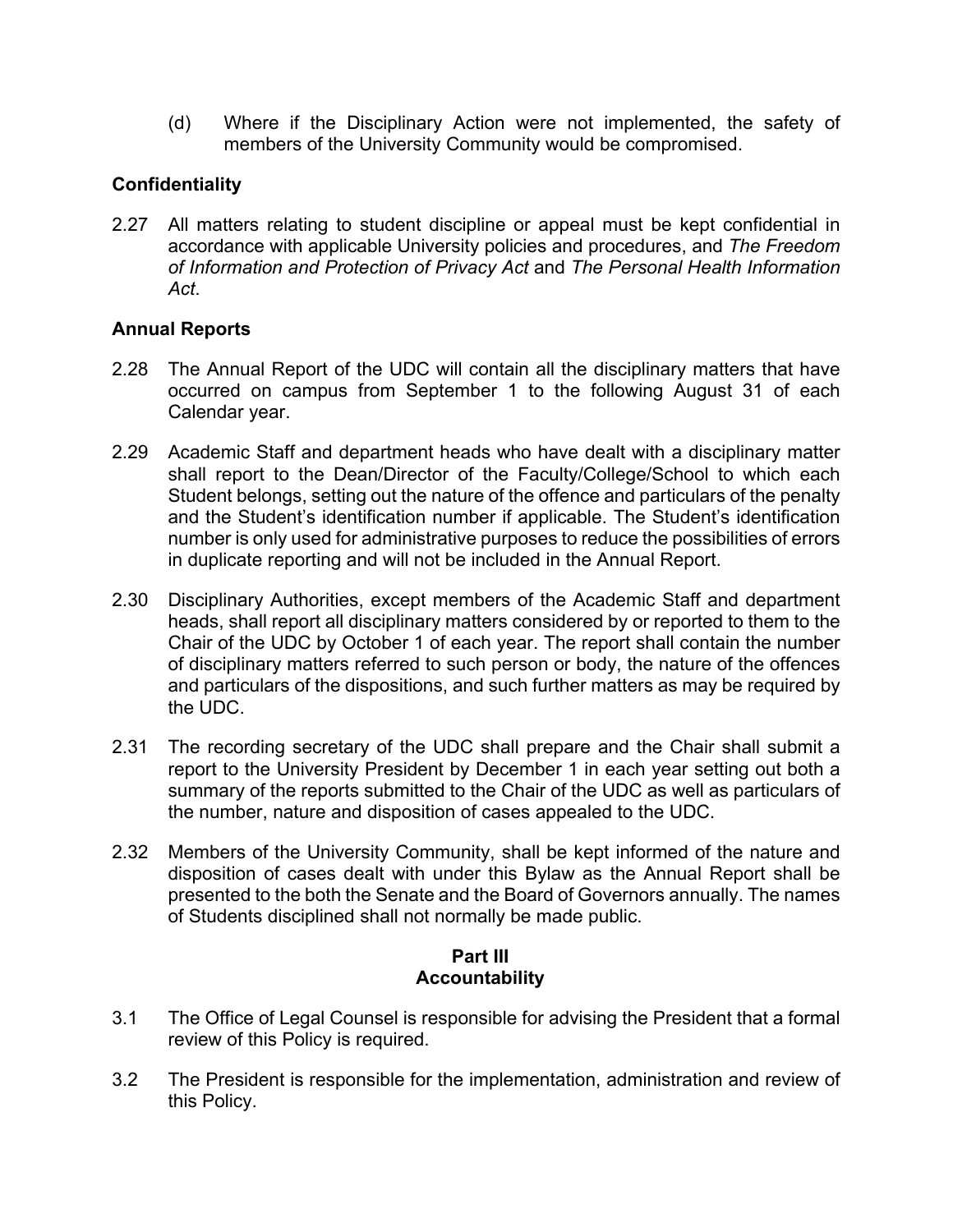3.3 Students, Faculty/College/School Councils, Unit Heads, Academic Staff and employees are responsible for complying with this Policy.

#### **Part IV Secondary Documents**

4.1 The President or Approving Body may approve Regulations, Policies and Procedures which are secondary to and comply with this Bylaw.

# **Part V Review**

- 5.1 Governing Document reviews shall be conducted every ten (10) years. The next scheduled review date for this Bylaw is September 1, 2028.
- 5.2 In the interim, this Bylaw may be revised or repealed if:
	- (a) The President or Approving Body deems it necessary or desirable to do so;
	- (b) The Bylaw is no longer legislatively or statutorily compliant; and/or
	- (c) The Bylaw is now in conflict with another Governing Document.
- 5.3 If this Bylaw is revised or rescinded, all Secondary Documents will be reviewed as soon as reasonably possible in order to ensure that they:
	- (a) comply with the revised Bylaw; or
	- (b) are, in turn, rescinded.

#### **Part VI Effect on Previous Statements**

- 6.1 This Bylaw supersedes:
	- (a) Student Discipline Bylaw, effective January 1, 2009 and revised September 1, 2016;
	- (b) all previous Board/Senate Bylaws, Regulations, Rules, Policies and Procedures, and resolutions on the subject matter contained herein; and
	- (c) the previous Faculty/College/School Council Bylaw, Regulations, Procedures, and resolutions on the subject matter contained herein.